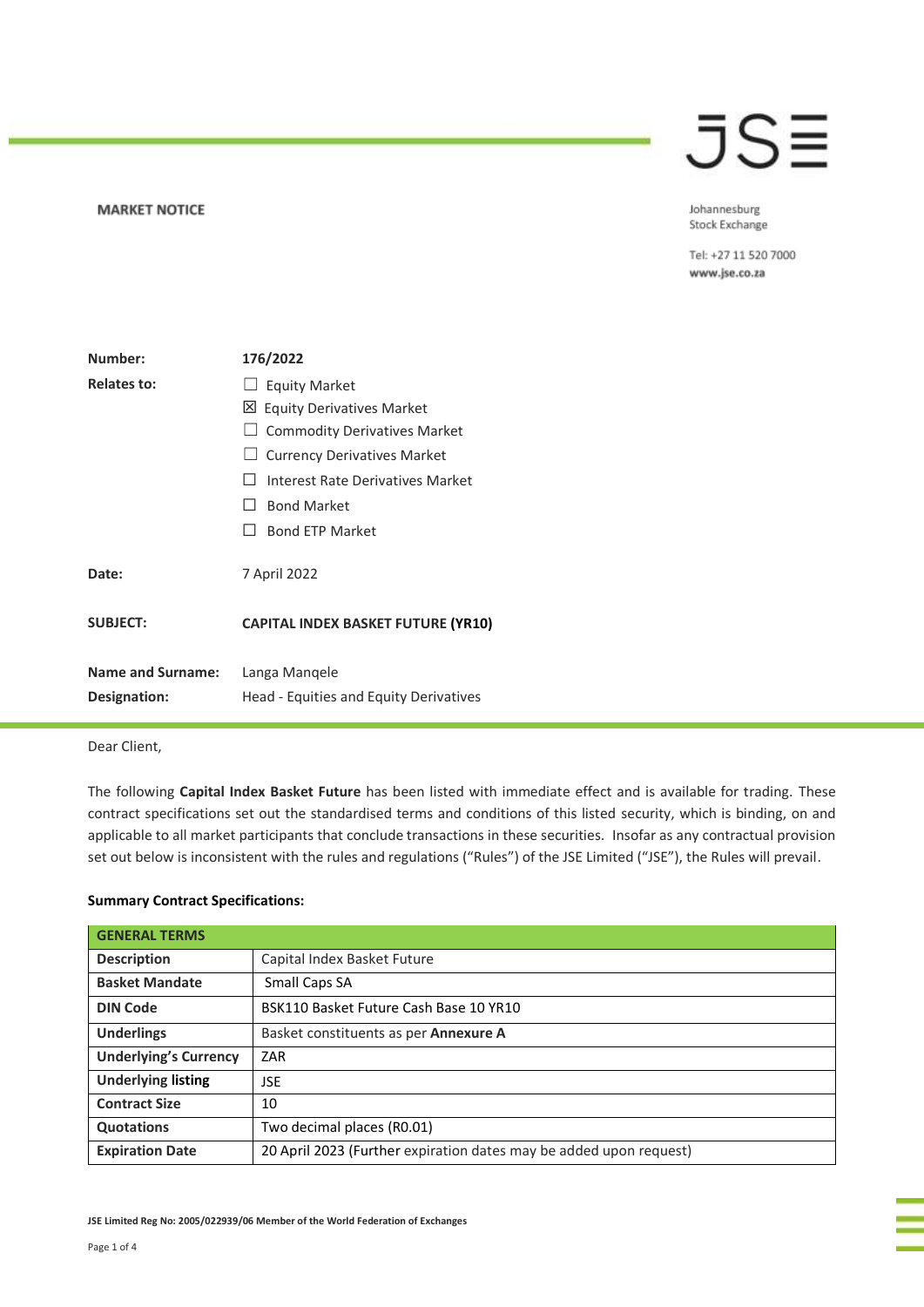# $JSE$

ī

| <b>Minimum Price</b>                      | ZAR 0.01                                                                                              |  |  |  |  |  |
|-------------------------------------------|-------------------------------------------------------------------------------------------------------|--|--|--|--|--|
| <b>Movement</b>                           |                                                                                                       |  |  |  |  |  |
| <b>Basket Divisor</b>                     | As per Annexure A. (The Divisor determines the Basket's initial level)                                |  |  |  |  |  |
| <b>Settlement Type</b>                    | Cash                                                                                                  |  |  |  |  |  |
| <b>Maintenance</b>                        |                                                                                                       |  |  |  |  |  |
| <b>Frequency of</b>                       |                                                                                                       |  |  |  |  |  |
| Rebalancing                               | $N/A \boxtimes$ Monthly $\square$<br>Quarterly $\square$<br>Semi-Annually □<br>Annually $\square$     |  |  |  |  |  |
|                                           | The price of the Basket will be calculated as follows:                                                |  |  |  |  |  |
| <b>Basket Spot Price</b>                  |                                                                                                       |  |  |  |  |  |
| (Capital Index)                           | $\frac{(Price \ x System Factor \ x SPI)}{Division} = \frac{Basic \ Market \ Market \ Cap}{Division}$ |  |  |  |  |  |
|                                           |                                                                                                       |  |  |  |  |  |
| <b>Constituents Initial</b>               |                                                                                                       |  |  |  |  |  |
| <b>Reference Level</b>                    | As per Annexure A                                                                                     |  |  |  |  |  |
| <b>Basket Spot Price</b>                  | Underlying                                                                                            |  |  |  |  |  |
| Reference                                 |                                                                                                       |  |  |  |  |  |
| <b>Underlying</b>                         | $= (Price x System Factor x SPI)$                                                                     |  |  |  |  |  |
| <b>Constituent MCAP</b>                   |                                                                                                       |  |  |  |  |  |
| within Basket                             |                                                                                                       |  |  |  |  |  |
| <b>EXPIRATION AND VALUATION PROCEDURE</b> |                                                                                                       |  |  |  |  |  |
| <b>Expiration Date</b>                    | 20 April 2023                                                                                         |  |  |  |  |  |
| <b>Valuation Time</b>                     | End of Auction Call session that corresponds to the Standard Futures Close-Out period is              |  |  |  |  |  |
|                                           | 12:00hrs (SAST), Scheduled Closing Time of the JSE, which on normal JSE trading days is               |  |  |  |  |  |
|                                           | 17:00hrs (SAST).                                                                                      |  |  |  |  |  |
| <b>Automatic Exercise</b>                 | Applicable                                                                                            |  |  |  |  |  |
| <b>Cost Implications</b>                  |                                                                                                       |  |  |  |  |  |
| <b>JSE Trading Fees</b>                   | <b>JSE Price List 2022</b>                                                                            |  |  |  |  |  |
| <b>Foreign Designation</b>                | Yes $\Box$<br>/ No ⊠                                                                                  |  |  |  |  |  |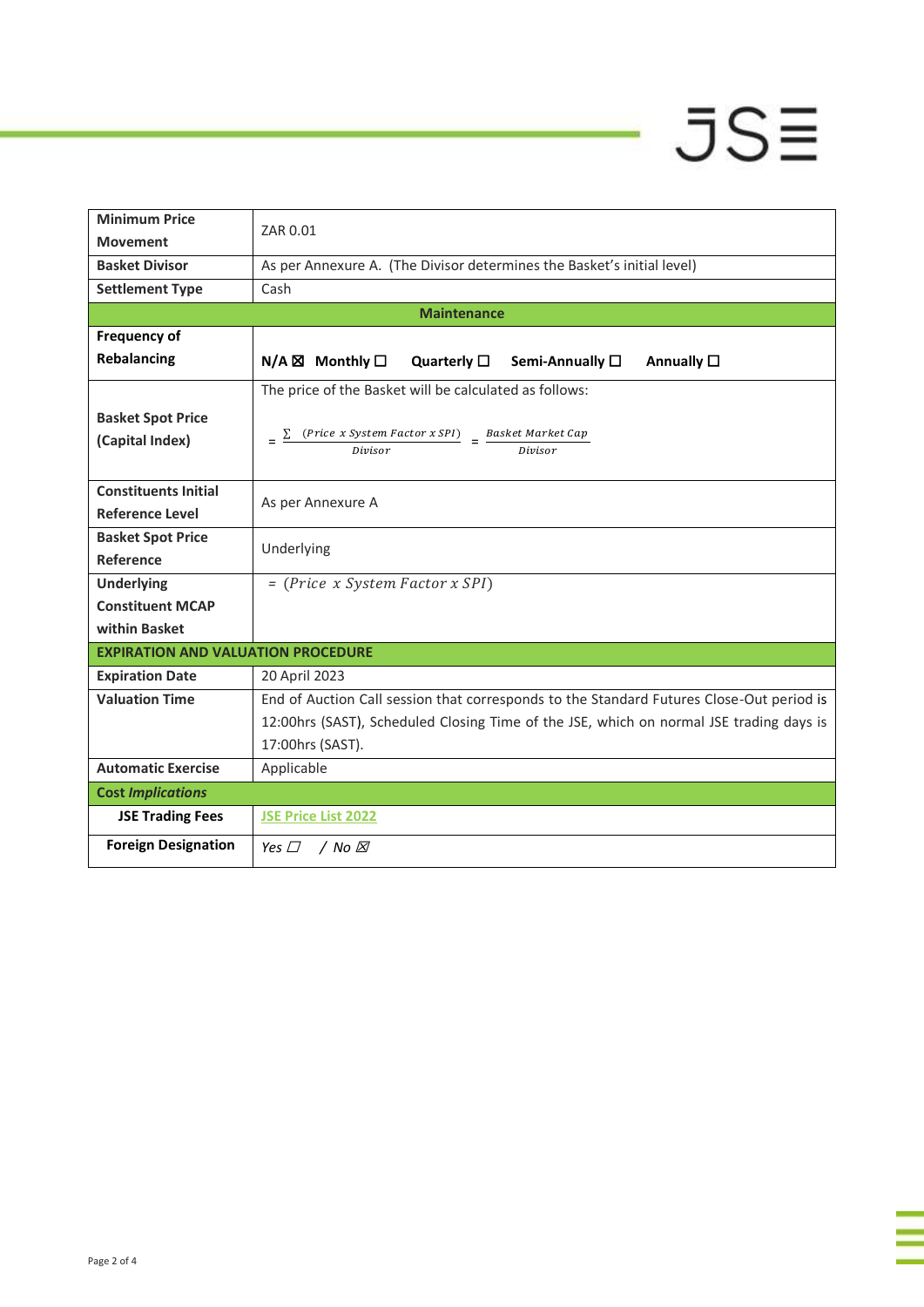## JS≡

### **Further Contract Specifications (including Procedures, Requirements and Conditions of Rebalancing)**

- 1. To qualify for listing and for continued listing of these securities, the basket exposure must, at all times, maintain the indicated basket mandate which will align with the JSE listed indices, or if not available, with any other publicly available index mandate.
- 2. Any market participant that has open positions in these securities may request a rebalancing of the indicated basket subject to the JSE's rules and in accordance with the provisions of these contract specifications.
- 3. Any request by a market participant for the rebalancing of a basket during the term of the contract is subject to the unanimous consent of all other market participants that have open positions in these securities. Once all the requirements for rebalancing have been met, the JSE will publish a market notice recording the revised basket which must be read with and will form part of these contract specifications.
- 4. Basket rebalancing may only take place at the indicated frequency, due to corporate action and/or due to JSE Index Rebalancing.
- 5. After each rebalancing cycle, a basket must always maintain at least 60% composition of its initial constituents as per the JSE listed indices constituents (quarterly reviewed), or if not available at the JSE, with any other publicly available index mandate.
- 6. Failure to meet one or all of the above conditions may result in the JSE instructing market participants to closeout all positions in these securities, the suspension of trading in these securities, the removal of these securities from the JSE's list and/or the JSE taking any other action in accordance with its regulatory duties and responsibilities.

Instruments are loaded into the MIT system as simple futures. The value displayed is the fair market value of the instrument with its correct valuation (in the case of an option, the instrument valuation is the option premium).

Should you have any queries regarding instruments, please contact the EDM Team on **011 520-7198** or **[EDM@jse.co.za](mailto:structuredproducts@jse.co.za)**

This Market Notice will be available on the website at **<https://www.jse.co.za/redirects/market-notices-and-circulars>**